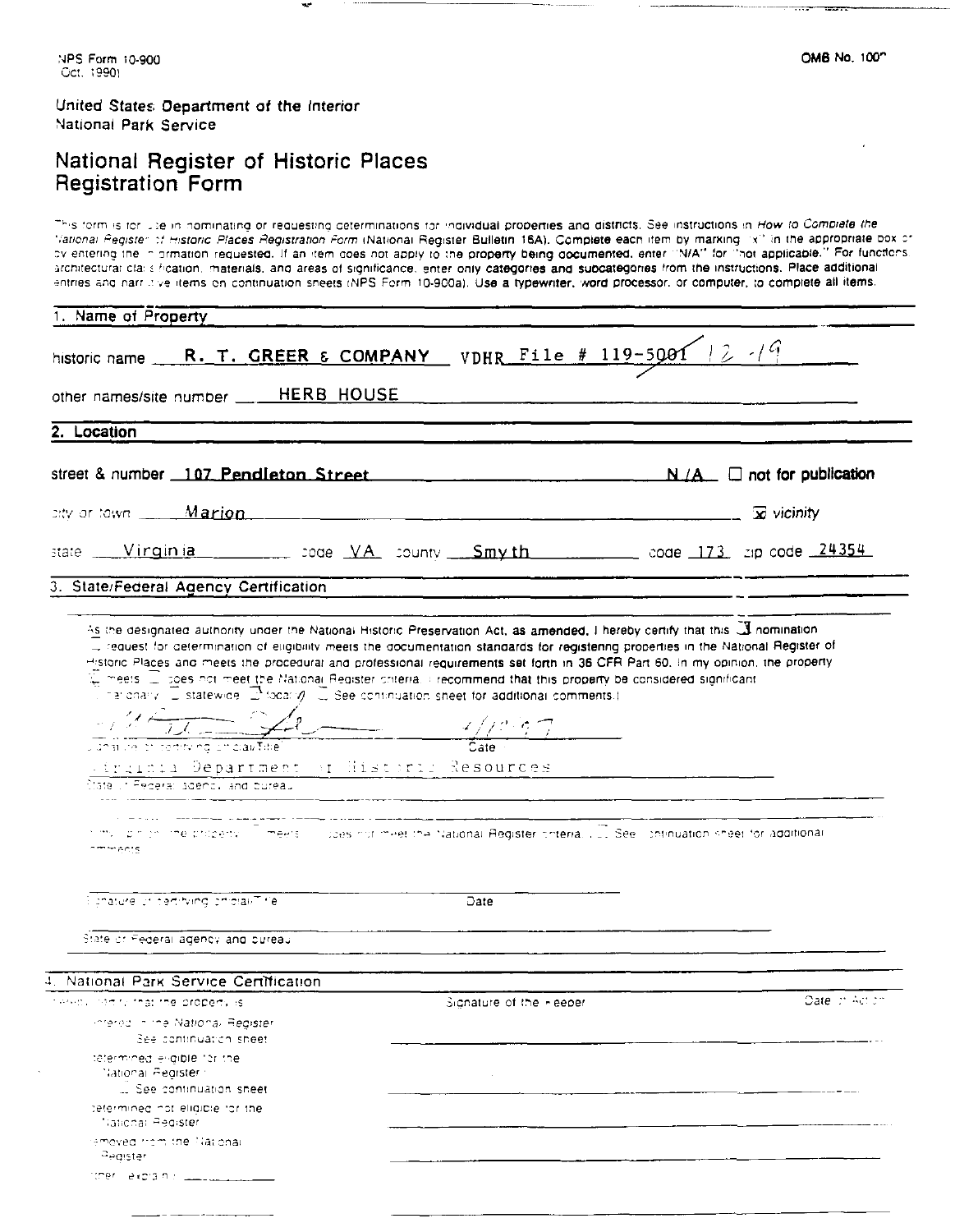## R. T. GREER & COMPANY

Name of Property

5. Classification

# Smyth County, Virginia

20. apr

.<br>مستحدث المستحدث المعاملة

| Ownership of Property<br>Check as many boxes as appro-                                                            | Category of Property<br>Check only one boxi |                                                                  | Number of Resources within Property<br>(Do not include previously listed resources in the count.) |                               |
|-------------------------------------------------------------------------------------------------------------------|---------------------------------------------|------------------------------------------------------------------|---------------------------------------------------------------------------------------------------|-------------------------------|
| $\overline{\mathbf{X}}$ private                                                                                   | $\exists$ xbuilding(s)                      | Contributing                                                     | Noncontributing                                                                                   |                               |
| $\equiv$ public-local<br>$\equiv$ public-State                                                                    | $=$ district<br>$\subseteq$ site            | $\mathbf{1}$                                                     | $\mathbf{0}$                                                                                      | buildings                     |
| C public-Federal                                                                                                  | $\equiv$ structure<br>$\equiv$ object       | 0                                                                |                                                                                                   | 0                             |
|                                                                                                                   |                                             | $0 \qquad \qquad$                                                |                                                                                                   | 0 ________________ structures |
|                                                                                                                   |                                             | 0                                                                | $\mathbf{0}$                                                                                      | $\frac{1}{2}$ objects         |
|                                                                                                                   |                                             | $\mathbf{1}$                                                     | $\mathbf{0}$                                                                                      | Total                         |
| Name of related multiple property listing<br>(Enter "N/A" if property is not can of a multiple property listing.) |                                             | in the National Register                                         | Number of contributing resources previously listed                                                |                               |
| N/A                                                                                                               |                                             | 0                                                                |                                                                                                   |                               |
| 6. Function or Use                                                                                                |                                             |                                                                  |                                                                                                   |                               |
| <b>Historic Functions</b><br>(Enter categories from instructions)                                                 |                                             | <b>Current Functions</b><br>(Enter categories from instructions) |                                                                                                   |                               |
| COMMERCE/TRADE: Herb Warehouse                                                                                    |                                             |                                                                  | COMMERCE/TRADE: Specialty store                                                                   |                               |
|                                                                                                                   |                                             |                                                                  |                                                                                                   |                               |
|                                                                                                                   |                                             |                                                                  | <u> — — — — — — — — — — — — — — — —</u>                                                           |                               |
|                                                                                                                   |                                             |                                                                  |                                                                                                   |                               |
|                                                                                                                   |                                             |                                                                  |                                                                                                   |                               |
|                                                                                                                   |                                             |                                                                  |                                                                                                   |                               |
|                                                                                                                   |                                             |                                                                  |                                                                                                   |                               |
|                                                                                                                   |                                             |                                                                  |                                                                                                   |                               |
| 7. Description                                                                                                    |                                             |                                                                  |                                                                                                   |                               |
| <b>Architectural Classification</b><br>(Enter categories from instructions)                                       |                                             | <b>Materials</b><br>(Enter categories from instructions)         |                                                                                                   |                               |
| LATE 19TH AND EARLY 20TH CENTURY                                                                                  |                                             | foundation CONCRETE                                              |                                                                                                   |                               |
| AMERICAN MOVEMENTS: Commercial style                                                                              |                                             | BRICK<br>walls $\frac{1}{2}$                                     |                                                                                                   |                               |
|                                                                                                                   |                                             | $root$ $OTHER$                                                   |                                                                                                   |                               |
|                                                                                                                   |                                             |                                                                  |                                                                                                   |                               |
|                                                                                                                   |                                             |                                                                  |                                                                                                   |                               |
|                                                                                                                   |                                             |                                                                  |                                                                                                   |                               |

#### Narrative Description

:Describe the historic and current condition of the property on one or more continuation sheets.)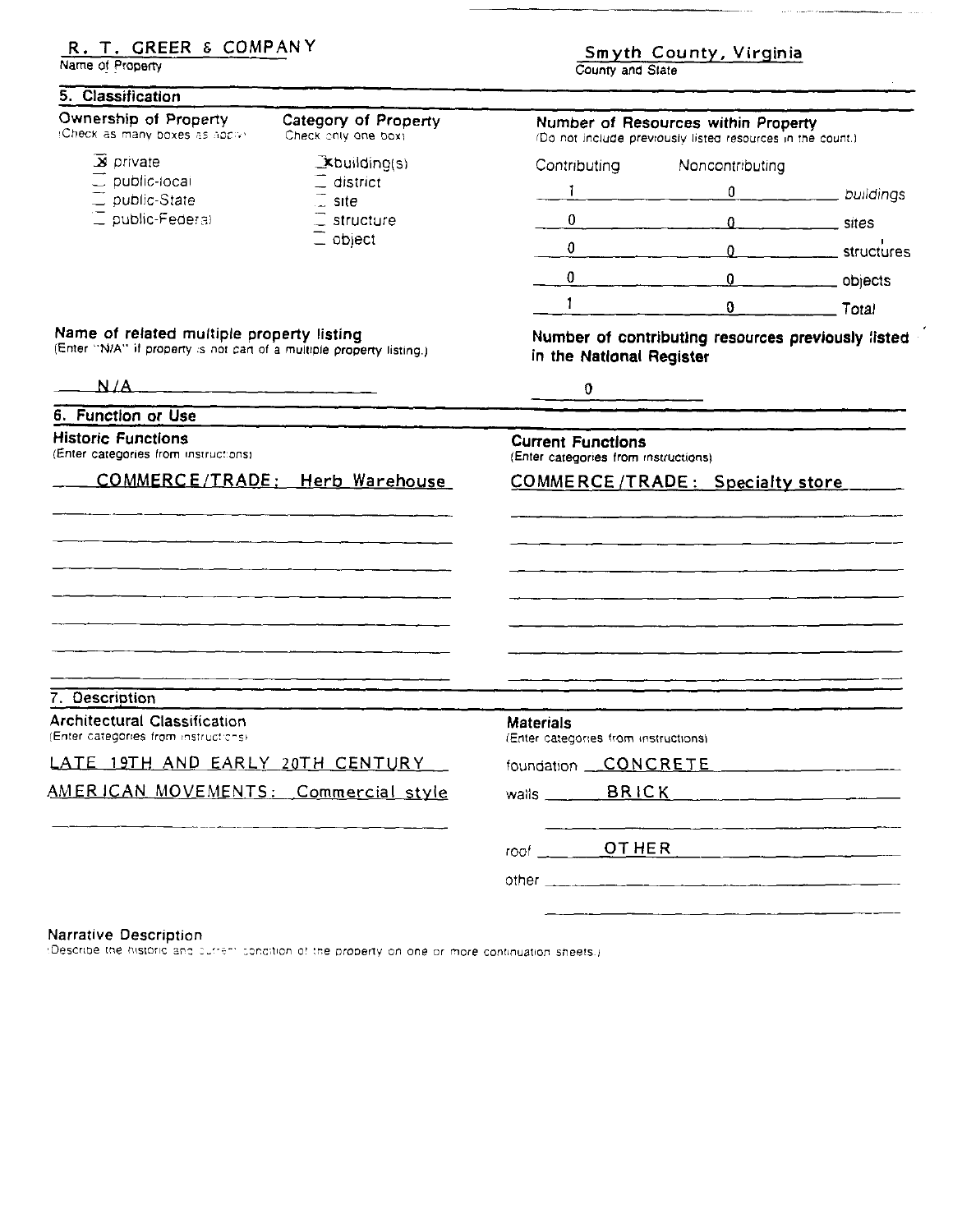## <u>R. T. GREER & COMPANY</u>

Name of Property

## 8. Statement of Significance

## Applicable National Register Criteria

Mark "x" in one or more boxes for the criteria qualifying the prope for National Register listing.)

- $\overline{\mathbf{X}}$  A. Property is associated with events that have may a significant contribution to the broad patterns o our history.
- $\Box$  B. Property is associated with the lives of persons significant in our past.
- $\equiv$  C. Property embodies the distinctive characteristics of a type, period, or method of construction or represents the work of a master, or possesses high artistic values, or represents a significant an distinguishable entity whose components lack individual distinction.
- $\Box$  D Property has yielded, or is likely to yield, information important in prehistory or history.

## **Criteria Considerations**

Market in all the boxes that apply /

Property is:

- $\equiv$  A owned by a religious institution or used for religious purposes.
- $\Box$  B removed from its original location
- $\Box$  C a birthplace or grave.
- $\square$  D a cemetery.

Bibilography

- $\Box$  E a reconstructed building, object, or structure,
- $\Box$  **F** a commemorative property
- $\Box$  G less than 50 years of age or achieved significanc within the past 50 years.

## Narrative Statement of Significance

9. Major Bibliographical References

Explain the significance of the property on one or more continuation

Smyth County, Virginia

County and State

|            | Areas of Significance<br>(Enter categories from instructions)   |
|------------|-----------------------------------------------------------------|
|            | <b>COMMERCE</b>                                                 |
|            | SOCIAL HISTORY                                                  |
|            |                                                                 |
|            |                                                                 |
|            |                                                                 |
|            |                                                                 |
|            |                                                                 |
|            |                                                                 |
|            | Period of Significance<br>1916-1946                             |
|            |                                                                 |
|            |                                                                 |
|            |                                                                 |
|            | <b>Significant Dates</b>                                        |
|            | 1916                                                            |
|            | 1936                                                            |
|            |                                                                 |
|            | Significant Person<br>(Complete if Criterion B is marked above) |
|            | N/A                                                             |
|            | <b>Cultural Affiliation</b>                                     |
|            | N /A<br><u> 1980 - An Aonaichte ann an Aonaichte ann an t-</u>  |
|            |                                                                 |
|            |                                                                 |
|            |                                                                 |
|            | Architect/Builder                                               |
|            | Johnston, B. B., Carpenter                                      |
|            | Cooley Bros., Brickwork                                         |
| 1 sheets.l | Sayers, T. K., Cementwork & Grading                             |

Cite the books, articles, and other sources used in preparing this form on one or more continuation sheets.)

## Previous documentation on file (NPS):

- $\Box$  preliminary determination of individual listing (36 CFR 67) has been requested
- $\equiv$  previously listed in the National Register
- $\Box$  previously determined eligible by the National Register
- E designated a National Historic Landmark
- $\square$  recorded by Historic American Buildings Survey  $\boldsymbol{\sharp}$ 
	- recorded by Historic American Engineering Record a

Primary location of additional data:

- **State Historic Preservation Office**
- $\Box$  Other State agency
- $\Box$  Federal agency
- **C** Local government
- $\sqsubseteq$  University
- $\overline{\mathbf{x}}$  Other

Name of repository:

Smyth-Bland Regional Library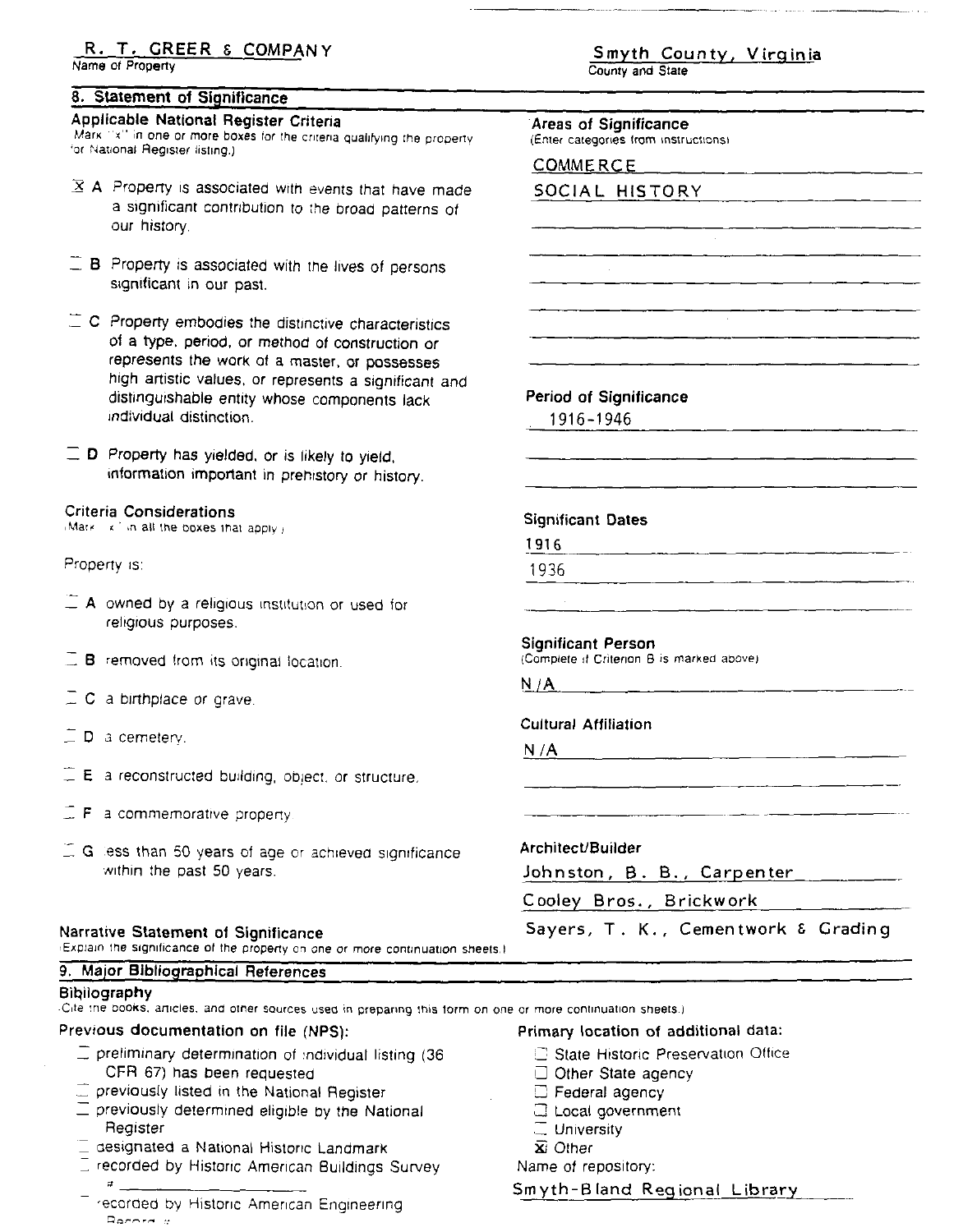## R. T. GREER & COMPANY

Name of Property

Smyth County, Virginia

Easting

 $\Box$  See continuation sheet

Northing

3

Zone

#### 10. Geographical Data

Acreage of Property 0.3 acres

#### **UTM References**

(Place additional UTM references on a continuation sheet).

|      |         | $1.71$ $1415.410.000$ $14.07636.00$ |
|------|---------|-------------------------------------|
| Zone | Easting | Northing                            |
|      |         |                                     |

#### Verbal Boundary Description

(Describe the boundaries of the property on a continuation sheet.)

#### Boundary Justification

(Explain why the boundaries were selected on a continuation sheet.)

| 11. Form Prepared By                                                                 |                                                                                                                                                                                                                                      |  |  |
|--------------------------------------------------------------------------------------|--------------------------------------------------------------------------------------------------------------------------------------------------------------------------------------------------------------------------------------|--|--|
| name/title See Continuation Sheet                                                    |                                                                                                                                                                                                                                      |  |  |
|                                                                                      |                                                                                                                                                                                                                                      |  |  |
|                                                                                      | street & number <b>see the contract of the street of the contract of the contract of the contract of the contract of the contract of the contract of the contract of the contract of the contract of the contract of the contrac</b> |  |  |
|                                                                                      |                                                                                                                                                                                                                                      |  |  |
| <b>Additional Documentation</b><br>Cubmit the following dama with the completed from |                                                                                                                                                                                                                                      |  |  |

Submit the following items with the completed form:

#### **Continuation Sheets**

#### Maps

A USGS map (7.5 or 15 minute series) indicating the property's location.

A Sketch map for historic districts and properties having large acreage or numerous resources.

#### Photographs

Representative black and white photographs of the property.

#### Additional Items

(Check with the SHPO or FPO for any additional items)

| <b>Property Owner</b>                                                        |                             |
|------------------------------------------------------------------------------|-----------------------------|
| (Complete this item at the request of SHPO or FPO.).                         |                             |
| name C.B. Gwyn                                                               |                             |
| street & number Gwyndirstrasse, P. O. Box 110 _____ telephone (703) 783-8138 |                             |
| city or town Marion                                                          | state $VA$ zip code $24354$ |

Paperwork Reduction Act Statement: This information is being collected for applications to the National Register of Historic Places to nominate properties for listing or determine eligibility for listing, to list properties, and to amend existing listings. Response to this request is required to obtain a benefit in accordance with the National Historic Preservation Act, as amended (16 U.S.C. 470 et seq.)

Estimated Burden Statement: Public reporting burden for this form is estimated to average 18.1 hours per response including time for reviewing instructions, gathering and maintaining data, and completing and reviewing the form. Direct comments regarding this burden estimate or any aspect of this form to the Chief, Administrative Services Division. National Park Service, P.O. Box 37127, Washington, DC 20013-7127; and the Office of 2150 Sportsm. Som Burtget, Papenvork Beductions Projects (1024-0018), Washington, DC 20503.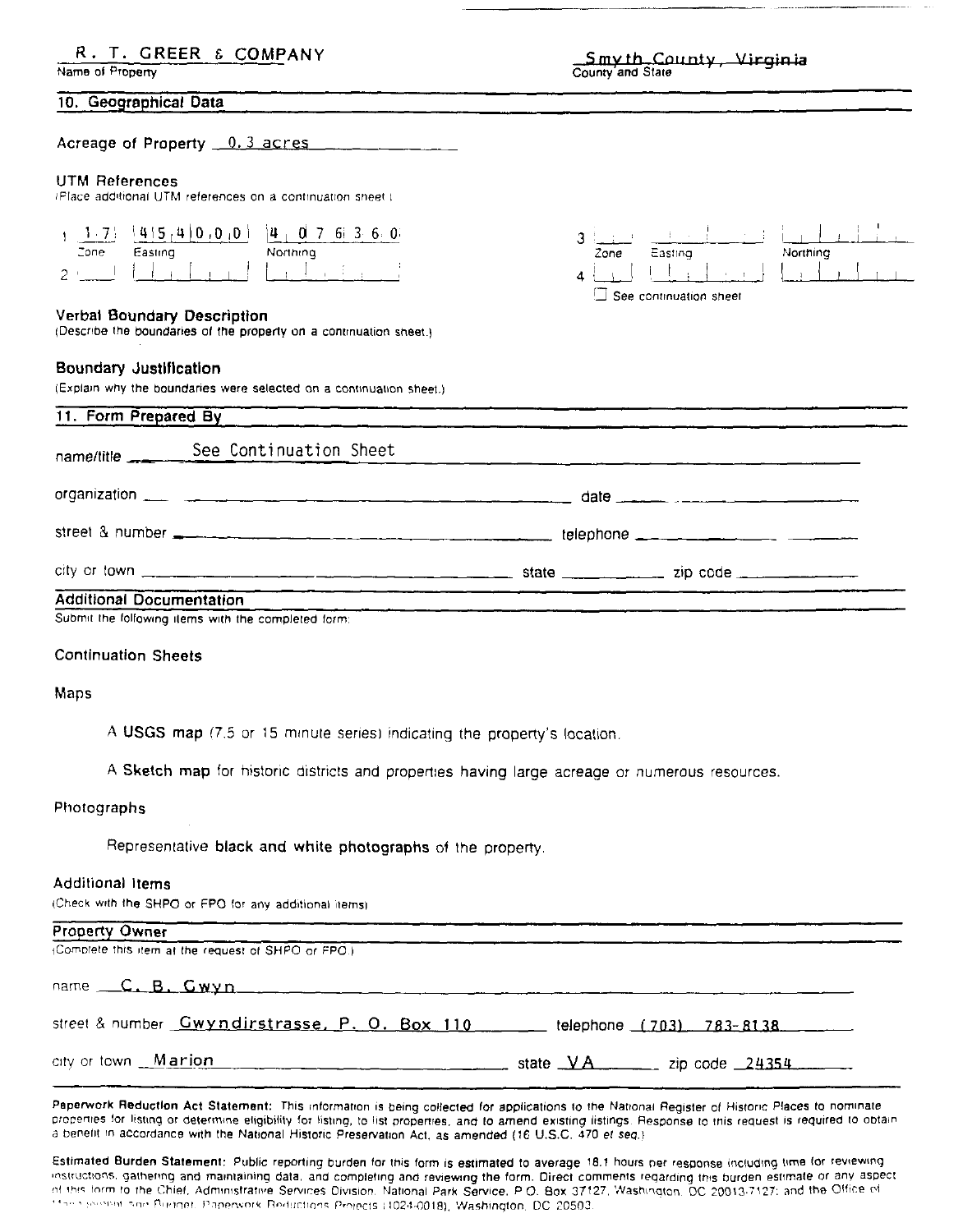OMB No. 1024-0018

Sect'on Number 7 Page 1 R.T. Greer & Company, Smyth County, Virginia

## **SLIAMARY DESCRIPTION**

The R.T. Greer  $\&$  Company Building is a functional building with an unusual history that was built as an herb warehouse in 1916 on a rectangular .3-acre lot in the town of Marion. Virginia. Facing west and north. the building commands a view of Main Street and Staley Creek. The three-story brick building with an oak post and beam framework rests on a concrete foundation, and many of its original features remain: original window sash and oak plank flooring, as well as the original grain elevator and turn-of-the century herb grinder. Despite a 1936 addition, the R. T. Greer  $\&$ Company Building retains its original 1916 architectural integrity.

## ARCHITECTURAL ANALYSIS

The 1916 R.T. Greer & Company Building is a three-story brick building measuring  $33'x42'$ . The structural system is composed of load-bearing walls laid by Cooley Brothers. 1ocal.y prominent  $\Lambda$ frican-American brick masons. Marion carpenter, B.B. Johnston, constructed the building's oak post and beam framework. Marion contractor. T.K. Sayers. graded the site and did the building cement work. The brick walls run in a common bond with segmental arches over all openings. The shallow shed roof, constructed of oak planking with a single-ply membrane, has side walls that are stepped at intervals to correspond to the mono-sloped roof. On the interior, the floor still retains its onginal oak planking and the exposed brick of the load-bearing walls. The fenestration is doublehung, one-over-one sash with several windows on the facade retaining their original floated glass.

The  $1916$  portion of the building is divided into two areas--the office and the warehouse--with the office at the west front facing the street on the first floor and the rest of the building given over to the warehouse space. The warehouse area is divided into three linear bays by the post-and-beam frame, whereas the office area has an open plan with a storage room on the northern side. The western facade of the original building is divided horizontally into two areas indicative of the interior division of function with the office on the first floor and the warehouse space on the top two floors. This separation is expressed by a horizontal brick ledge with brick dentils. The first floor has two doors and three windows and each of the two upper floors has four windows. The facade also has a cornice line composed of corbelled brick brackets supporting a brick ledge. The rear (east) elevation originally had four windows per tloor similar to those on the western facade's two upper floors. Although the windows of the first two floors of the original 1916 portion of the building have been obscured by the 1936 drying room addition, the original openings remain. The north elevation is devoid of all fenestration, but has a loading door, while the south elevation has only two windows on the first floor in the office area.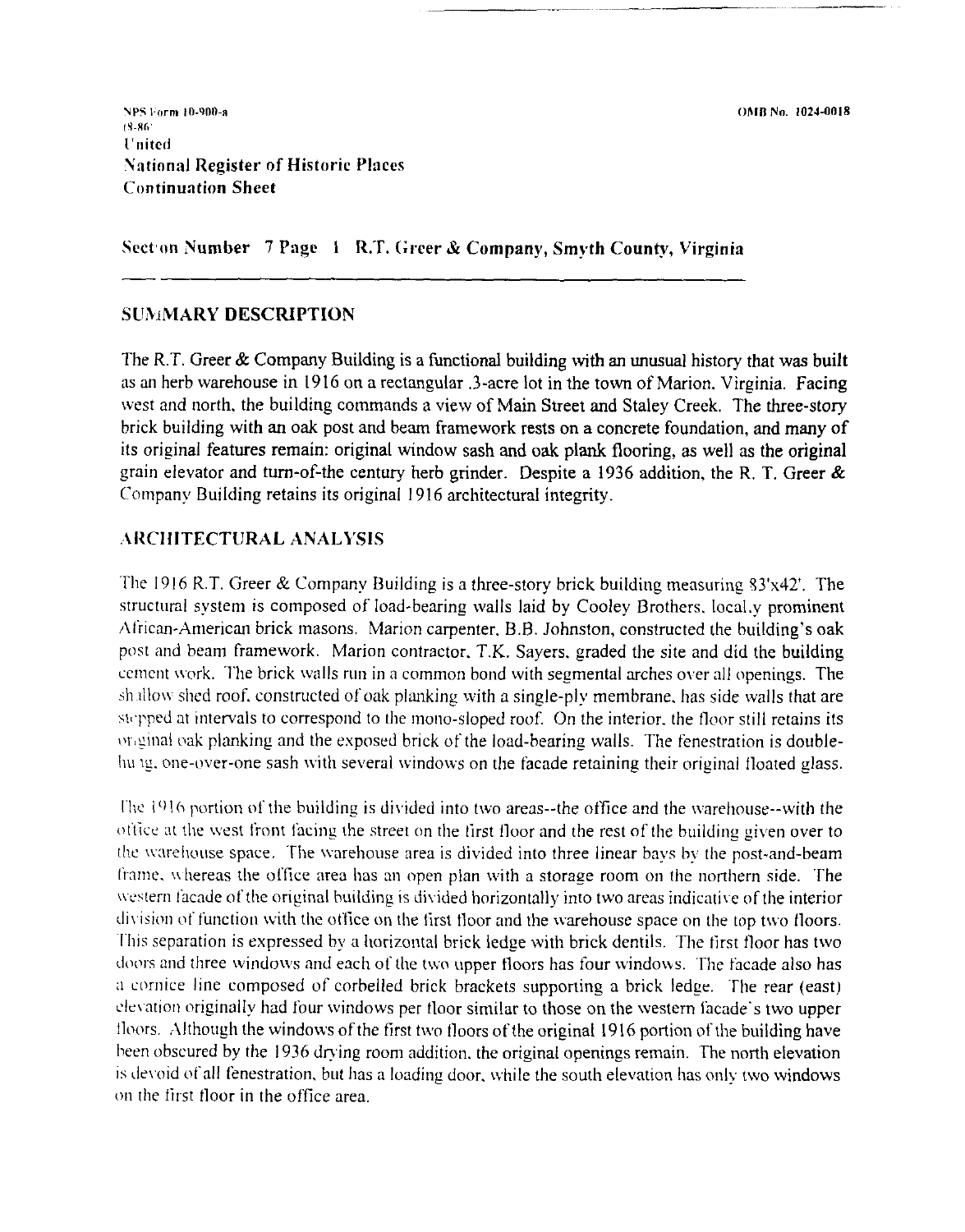Section number 7 Pagc **2** R.T. **Greer** & Company Building, **Srnyth** County. Virginia

The building still houses the original functional grain elevator. which has a plate engraved "Warner Elevator M'F'G. O., CIN'TI., 0.; and the herb grinder with a plate engraved "Jos. Dick's Agr'l. Works Canton, Ohio," and dated 02 August 1900.

Six 4' concrete posts line the front of the building and flank the front entrance steps. These posts were once used to tether customers' horses.

In 1936. an L-shaped, two-story, drying room addition was constructed on the east and north sides of the building. The addition relates to the original portion of the building in both its structural design and fenestration. The addition's west elevation. set back considerably from the facade of the original portion, has a large loading door on the first floor and two windows and a door on the second floor. The addition is also divided functionally into two areas--drying room and loading dock--with the loading dock on the north side of the first loor and the drying room occupying the remainder of the first floor and all of the second.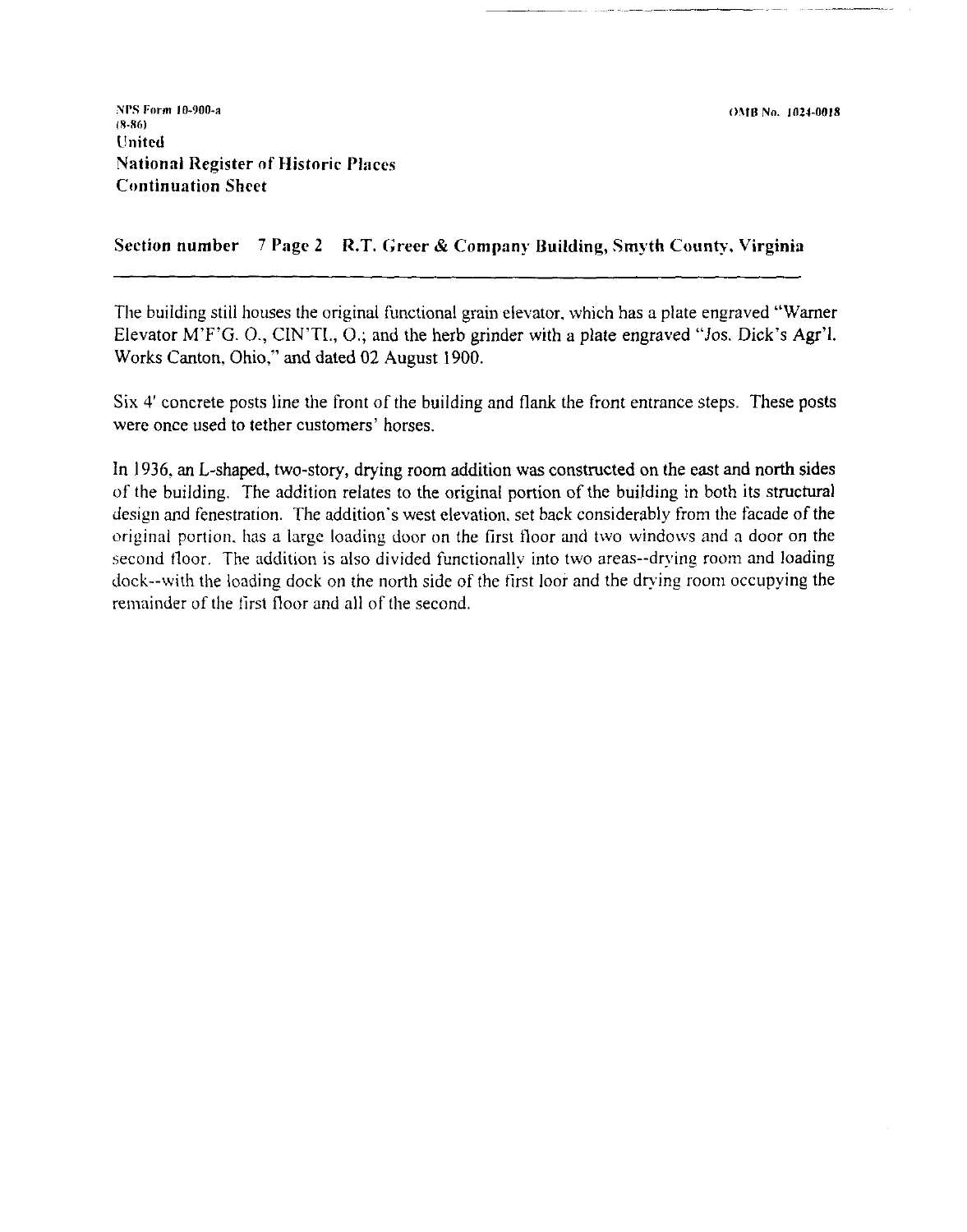Section **-8** Page - **3** - R. T. Greer & Company, Smyth County, Virginia

## STATEMENT OF SIGNIFICANCE

The R.T. Greer & Company Building in Marion. Smyth County, Virginia is significant at the state level under Criterion A because of its important role in Appalachian commerce as a center for the purchase and sale of herbs. From the time of its construction in 1916 until 1968, R.T. Greer and Company collected, dried, ground, labeled, and prepared for shipment untold numbers of roots, herbs, barks, **and** berries. The herbs were then shipped to pharmaceutical houses all over the United States and abroad. The herb business represented a way of life and a means of economic survival for the people of Appalachian mountains, expecially during the Great Depression when jobs were few and cash was scarce. Additional information obtained from over two hundred Day Books [Daily Receipts. Salesman Orders  $\&$  Draft Registers] and other resources documents the substantial economic impact R.T. Greer  $&$  Company had within and beyond the boundaries of the local populace.' Built by Marion artisans. carpenter B.B. Johnston. cement and grading contractor, T.K. Sayers, and African-American brick masons, Cooley Brothers, the simple three-story brick building continues to serve as a focal point for the celebration of Appalachian traditions of herb collection and use.

## HISTORICAL BACKGROUND

The American herb business had its origins with Native Americans. Native American medicine men brewed their "yerbs" that were noted to possess mysterious healing powers, according to Mr. Cecil R. Greer.<sup>2</sup> Throughout its history, the R.T. Greer  $\&$  Company firm was representative of a distinctive tradition in the cultural and medicinal history of'our area and the entire nation. It existed in a time when doctors were scarce in the Appalachian mountains and people had to rely on home remedies handed down through the generations. Due partially to regional knowledge of Native American medicinal processes. European American Appalachians became very adept at using herbs for medicine. According to Fay Greer Sharp. daughter of George W. Greer. the drug manufacturers assigned research scientists to study the components of the recipes used by the mountain people. Some of our medicine today is derived from these formulas without alteration.'

Riley Thomas Greer. George W. Greer and F. P. McGuire came to Marion. Virginia from Watauga County. North Carolina. in 1904. They started a unique business on the south side of Main Street between Pendleton and Commerce Streets. This business developed into the largest of its kind in Applacahia: The R. T. Greer Crude Drug Company, dealers in roots and herbs.<sup>4</sup> They selected Marion because it was a good shipping point in the center of an area which at that time produced more natural medicinal herbs than anv other area of its size in America.'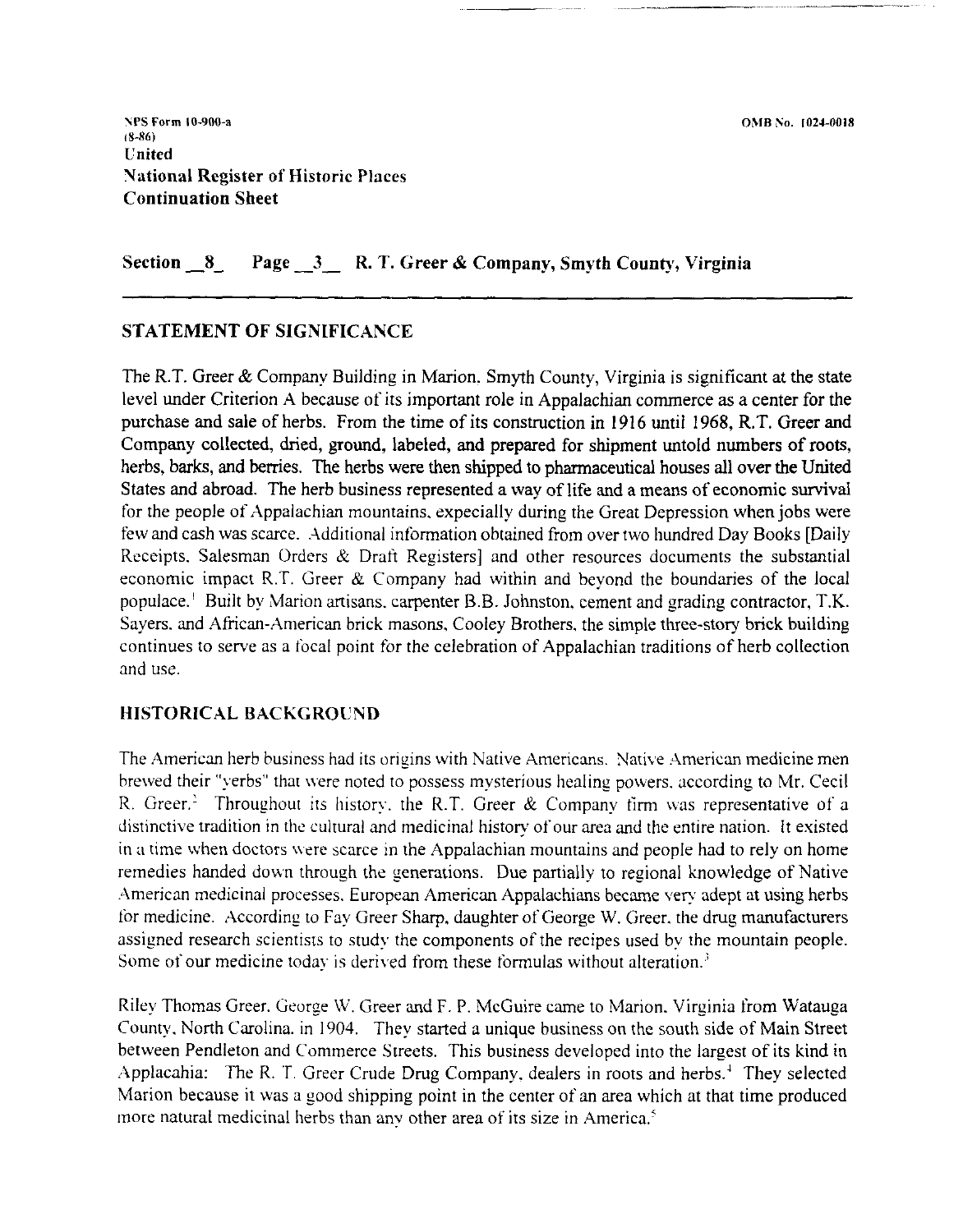**\PS Form IU-900-a**  *(8-86)*  **Cl~ited**  Uational Register **of** Historic Places Continuation Sheet

## Section **8** Page **-4-** R.T. Greer & Company Building, Smyth County, Virginia

In 1916. R.T. Greer. G.W. Greer and C.C. Stafford. representing the R.T. Greer & Company **firm,**  purchased the land on Pendleton Street from Walter E. Greer.<sup>6</sup> Walter E. Greer had operated the Greer House & Auto Livery Stable for many years at this location.<sup>7</sup> The current herb house building was constructed on this site in 1916.

The railroad, which reached Marion in 1856, and was upgraded by Nortolk & Western in the 1880's as a steelrail line, affected the growth and development of Marion, Virginia. At the **turn** of the century, the Norfolk & Western railroad depot in Marion was a key factor in the selection of this town by the Greer family for their new herb business. Marion was the trading and shipping point for Grayson Country and the bordering North Carolina counties. Great numbers of covered wagons steadily came into the area. The wagons camped around the town. $s$  The railroad created the opportunity for businesses like the Herb House to flourish. R.T. Greer & Company, in turn, served not only its local community. but took on the regional trade from local residents who came to town to sell their herbs. berries. barks and roots. The railroad was a means of shipping herbs to pharmaceutical houses all over the United States and to ports for transportation abroad. This firm sold herbs to Eli Lilly. Parke-Davis, Wilcox. McKesson, Robbins. Rexall and other noted pharmaceutical firms. They bought sassafras for Uncle Charlie Hiers Root Beer, and provided the hasis for Lydia Pinkham's natural tonic for women.<sup>9</sup> They also shipped herbs to China. particularly Ginseng or 'sang' as the locals call it. through a big supplier. Mr. D.H. Figurito." In addition. a letter trom Mr. Erich Blembel of Hamburg, Germany, dated March 26. 1968. discusses their long years of association with R.T. Greer & Company.<sup>11</sup>

Data obtained from the tirm's original Day Books indicates that R.T. Greer  $\&$  Company established a national, as well as a world-wide market for the procurement and processing of a wide variety of organic products. While R.T. Greer procured commodities from over twenty states, $^{12}$  the distribution facet of the business extended internationally to Canada. China. Australia and over five European countries.<sup>13</sup> "Greer was the first man in the world to collect and sell pollen commercially,"<sup>14</sup> which directly impacted the national and world-wide pharmaceutical industry. "In one three-week period during pollenization, he (R.T. Greer) shipped \$42.000 worth of ragweed pollen to the big pharmaceutical houses. where it was converted into antigens and sold to doctors...."<sup>15</sup> However, there is documentation that Greer & Company also sold directly to physicians and hospitals.<sup>16</sup> Their vast quantity of local and national suppliers enabled the R.T. Greer and Company to become a leading international distributor of over 150 varieties of organic products. Company records reveal suppliers were both male and female. an indicator of womens' emergence tiom the traditional role of mother and housewife. By 1928. the western Virginia firm had become the largest dealer in botanical herbs in the nation."

During the Great Depression. the Herb House is credited with saving many a small farm from foreclosure. To this day, local members of the community continue to reflect on this point and recall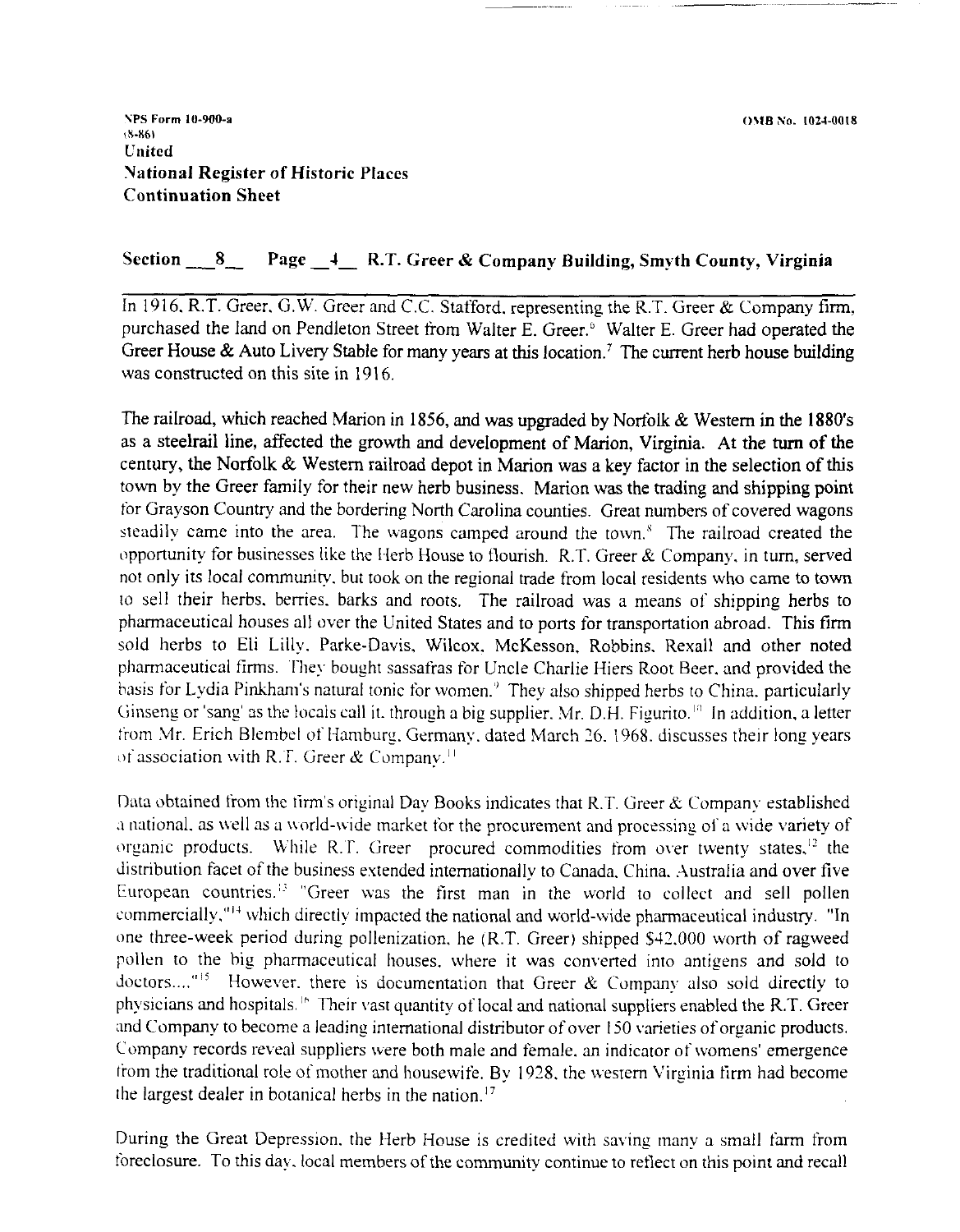0,MB No. 1024-0018

NPS *Form* 10-900-a **(8-861**  United National Register of Historic Places **Cortinuation Sheet** 

## Sect **on 8** Page **-5-** R.T. Greer & Company Building, Smyth County, Virginia

the difficult times when the Greer firm **was** their only means of survival. During the winter months when the herbal and pollen market decreased, Greer & Company continued to support the economy by purchasing furs, primarily from the local community. From the recorded volume of sales between 1934 and 1943,<sup>18</sup> this market sustained a significant portion of the Appalachian community when other sources of cash during the Depression were extremely limited. With the money they received, families were able to pay their property taxes and often had enough left over for a special treat or some cloth to make clothes. The Herb House allowed the people of Appalachia to utilize their knowledge of mountain flora. turning this knowledge into profitable earnings.

Mr. Cecil R. Greer, son of G.W. Greer and manager of the Marion firm in 1938, stated "the business usually grossed between a quarter to half a million dollars per year."<sup>19</sup> The collection of Day Books indicate a steady increase in the botanical market. However, with the development of penicillin and other pharmaceutical drugs, as well as the labor shift from the farm to inner city industries, the herbal market began to decline following World War 11.

From 1968 through 1992. the R.T. Greer & Company building was empty. In 1979. the remaining Greer heirs sold the building to C.B. Gwyn. When Mr. Gwyn purchased the old building, he did so with the intention of tearing it down to make a parking lot for the car dealership which was located nest door. However. after a closer inspection of this gracious old building with weathered timbers. aged bricks and oak plank floors. Brenda Gwyn persuaded C. B. Gwyn to preserve the Herb House. Many of the large interior beams are a canvas for graffiti. recording initials, names and messages from the turn of the century. The "ghost sign" on the north facade of the building is currently under negotiation for restoration. With the reopening of the R.T. Greer Herb House in July 1993, the property continues to promote Appalachian heritage by selling local crafis and herbs and giving classes for the community in the use of herbs.

Marion flourished through the enterprising spirit and forward thinking of merchants and local leaders. such as R.T. Greer. G.W. Greer and C.R. Greer. As well as being successful businessmen. these gentlemen served their community as mayors. council members and bank presidents. Mr. R.T. Greer was also a member of the War History Commission of Virginia.<sup>20</sup> At the turn of the twentieth century, as one of the largest suppliers of medicinal herbs in the country, R.T. Greer  $\&$  Company continued in business longer than any other by adapting to changing times and needs. Recognition of the Herb House establishes a standard for the significance and integrity of a successful and pivotal commercial property, reflecting the history of Marion, Smyth County, as well as southwestern Virginia. The unique herb business exemplifies the strong desire of the Appalachian people for independence and self-sufficiency, principles dear to all Americans.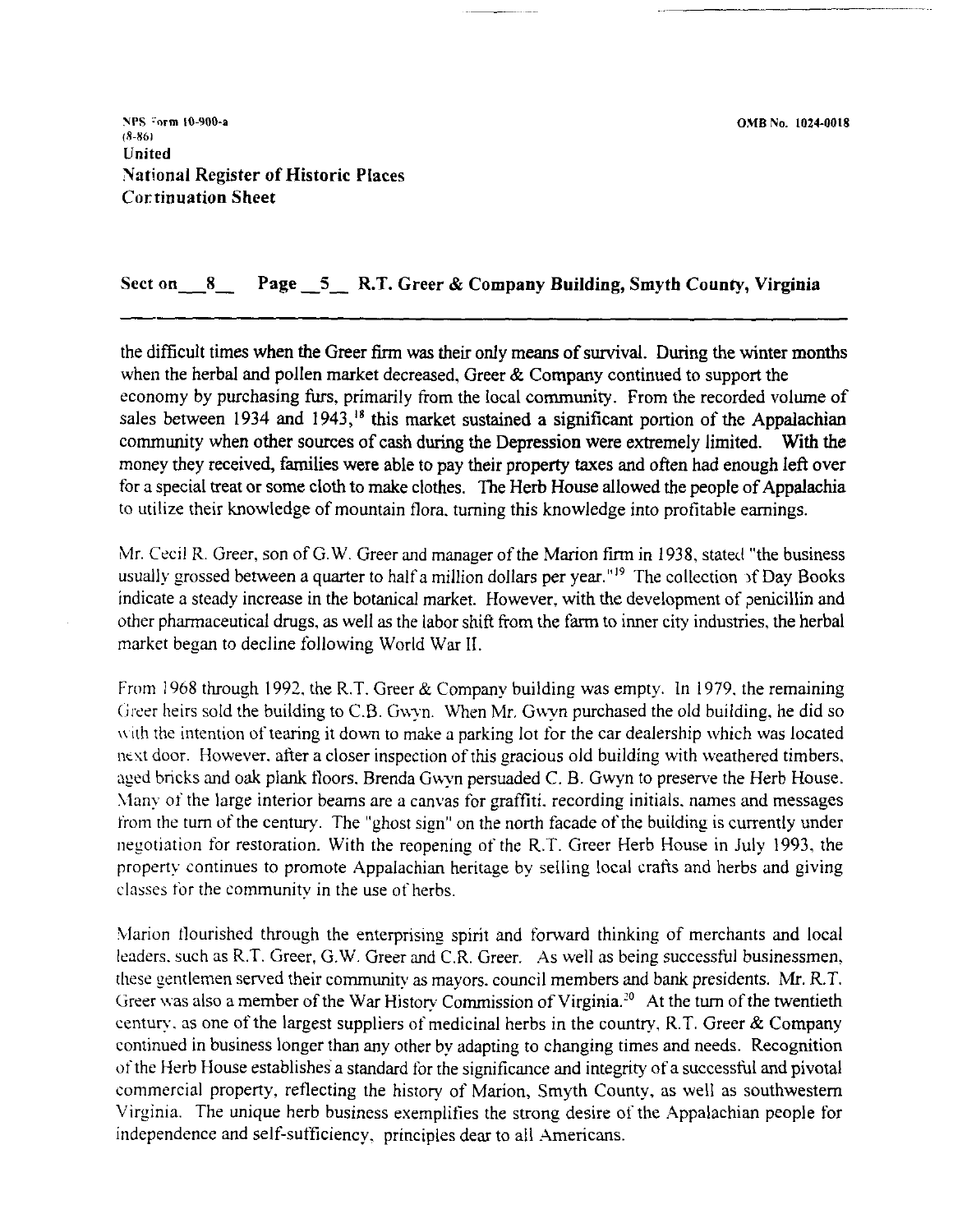**Section 8 Page 6 R.T. Greer** & **Company Building, Smyth County, Virginia**  -------- ...............................................................................

## **ENDNOTES**

- 1. R.T. Greer & Company Day Books. 1934-1944.
- 2. Clara Hill Carner, *Museum Society,* Smvth Countv News, (29 February 1968), 9.
- 3. June Johnson, *Images*, Appalachian News-Express, (20 December 1993), sec. B, 2.
- 4. Carner. *Museum Society*, Smyth County News, (29 February 1968). 9.
- 5. Goodridge Wilson, Smyth County History and Traditions (Tennessee: Kingsport Press, Inc. 1932). 307.
- 6. Smyth County Deed Book 44. (April 1916) 232.
- 7. Joan L. Armstrong and Mack H. Sturgill. Smyth County Tours, (Smyth County: Smyth County Chamber of Commerce, 1982) 5.
- 8. Wilson. Smyth County History and Traditions (Tennessee: Kingsport Press. Inc. 1932). 307.
- 9. Johnson. *Images.* Appalachian News-Express (20 December 1993), sec. B. 2.
- 10. Ibid. 10.
- I I. Erich Blembel. Hamburg, Gennany. to Cecil R. Greer *(26* March 1968). Transcript in hand of George **\I..** Greer. 111. Marion. Smyth County. VA.
- 12. R.T. Greer & Company Day Books, 1934-1944.
- 13. R:T. Greer **it** Company Salesman Order Books. 1930-193 1.
- 14. Edwin J. Becker. North Carolina's Pollen Merchant. American Mercury (July 1954) 100.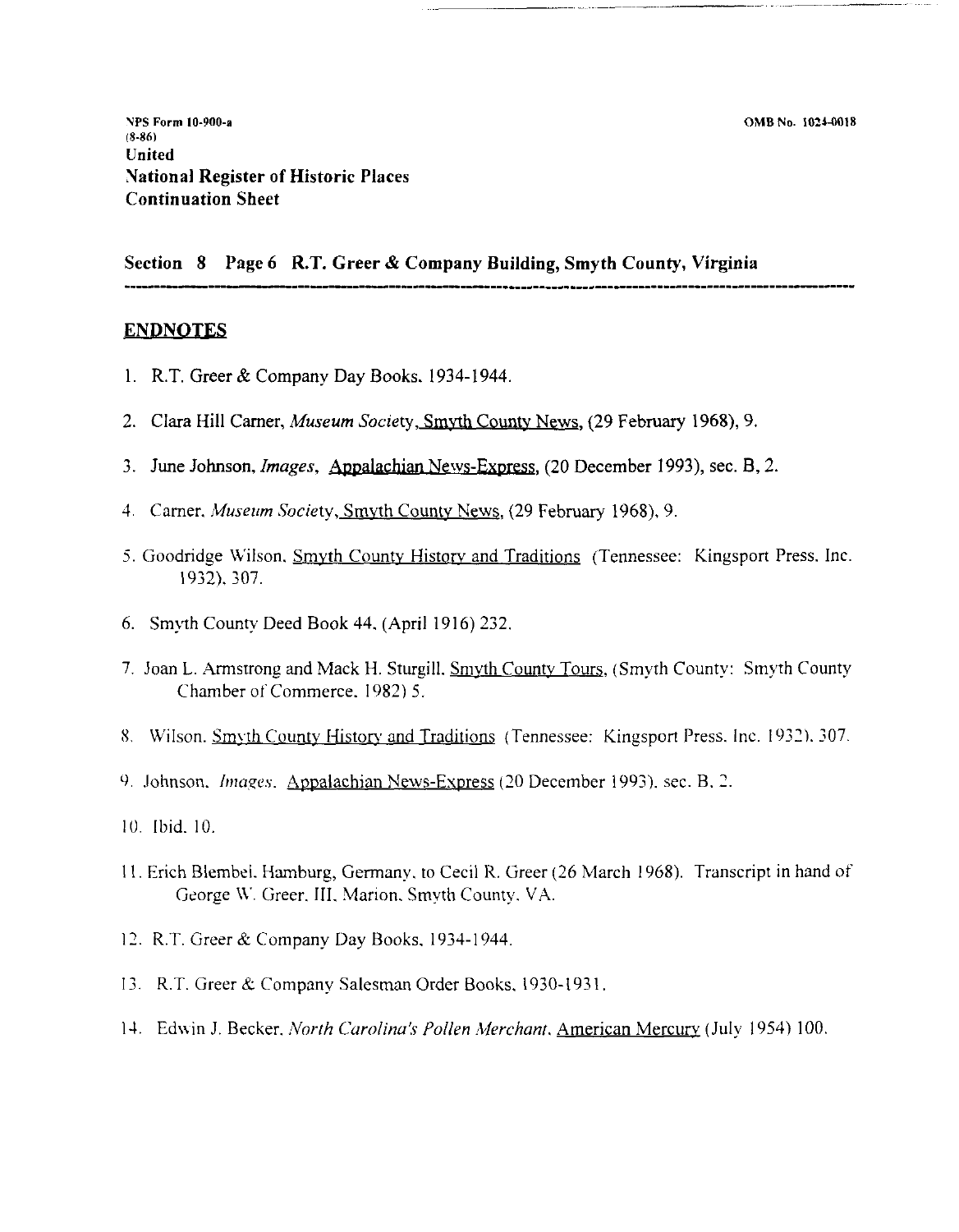## Section 8 Page 7 R.T. Greer & Company Building, Smyth County, Virginia

- 15. Bill Sharpe. *Ragweed Jungle Yields Profitable Crop*, <u>Detroit :News Pictorial</u> (26 January 1942)
- 16. Edwin J. Becker, *North Carolina's Pollen Merchant*, **American Mercury** (July 1954) 100.
- 17. Johnson, *Images*, **Appalachian News-Express**, (20 December 1993), sec. B, 2.
- **18. R.T. Greer** & **Company Day Books, 1934-1944.**
- **19. Camer,** *Museum Society,* **Srnvth Countv News, (29** February **1968) 9.**
- 20. R.T. Greer & *Company. Collector of Crude Drugs*, Marion Democrat Marion News (I May 19231 *6.*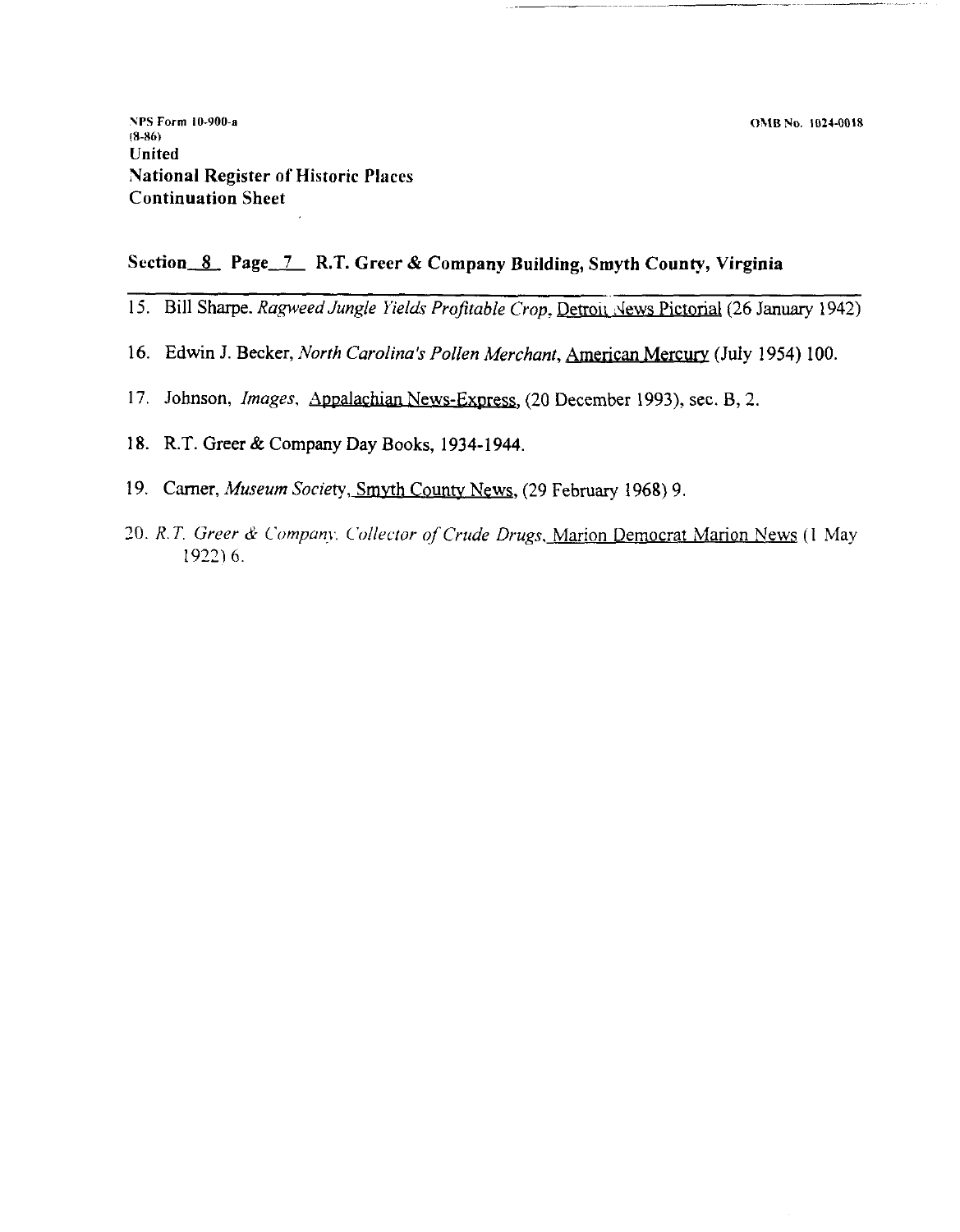OMB No. 1024-0018

YPS **Form 10-900-8 1846) United Uational Register of Historic Places Continuation Sheet** 

# **Section 9 Page -8- R.T. Greer** & **Company Building, Smyth County, Virginia**  -- --- ................................................

## **BIBLIOGRAPHY**

- Anderson, Flossie Jones. Interview by Brenda Gwyn (27 September 1991). Transcript in possession of interviewer.
- Armstrong, Joan L., and Mack H. Sturgill. Smyth County Tours. Smyth County, VA: Smyth County Chamber of Commerce. 1982.
- Becker. Edwin J. *North Carolina's Pollen Merchant*, *American Mercury (July 1954) 100.*
- Blembel. Erich. Hamburg Germany. Personal letter to C.R. Greer. (26 March 1968). Transcript in possession of Georee W. Greer. 111. Marion. Smyth County, Virginia.
- Carner. Clara Hill. *Museum Society.* Smyth County News. Marion. VA. (29 February 1968).
- Guinn, Hartwell L.. Arthur Campbell Pioneer and Patriot of the 'Old Southwest'. North Carolina: .McFarland and Co.. 1990.
- Johnson. June. *Images.* Appalachian News-Express. Pikeville. KY: (20 December 1993) B, 2.
- . *Images.* <u>Appalachian News-Express</u>. Pikeville, KY: (27 December 1993).
- *R. T. Greer & Company, Collectors of Crude Drugs. Marion Democrat Marion News. Marion, VA:* (1 May 1922).
- R.T. Greer & Company Day Books. 1934-1944. Located on the premises. 107 Pendleton Street, Marion. Smyth County. VA.
- R.T. Greer & Company Draft Register Books. 1918-21: 1923-29: 1941-46. Located on the premises. 107 Pendleton Street. Marion. Smyth County, VA.
- R.T. Greer & Company Salesman Order Books. January 1930 May 1931. Located on the premises. 107 Pendleton Street. Marion. Smyth County, VA.
- *R.. T. Greer Company Is Closing.* Smvth County News. Marion. VA: (4 January 1968).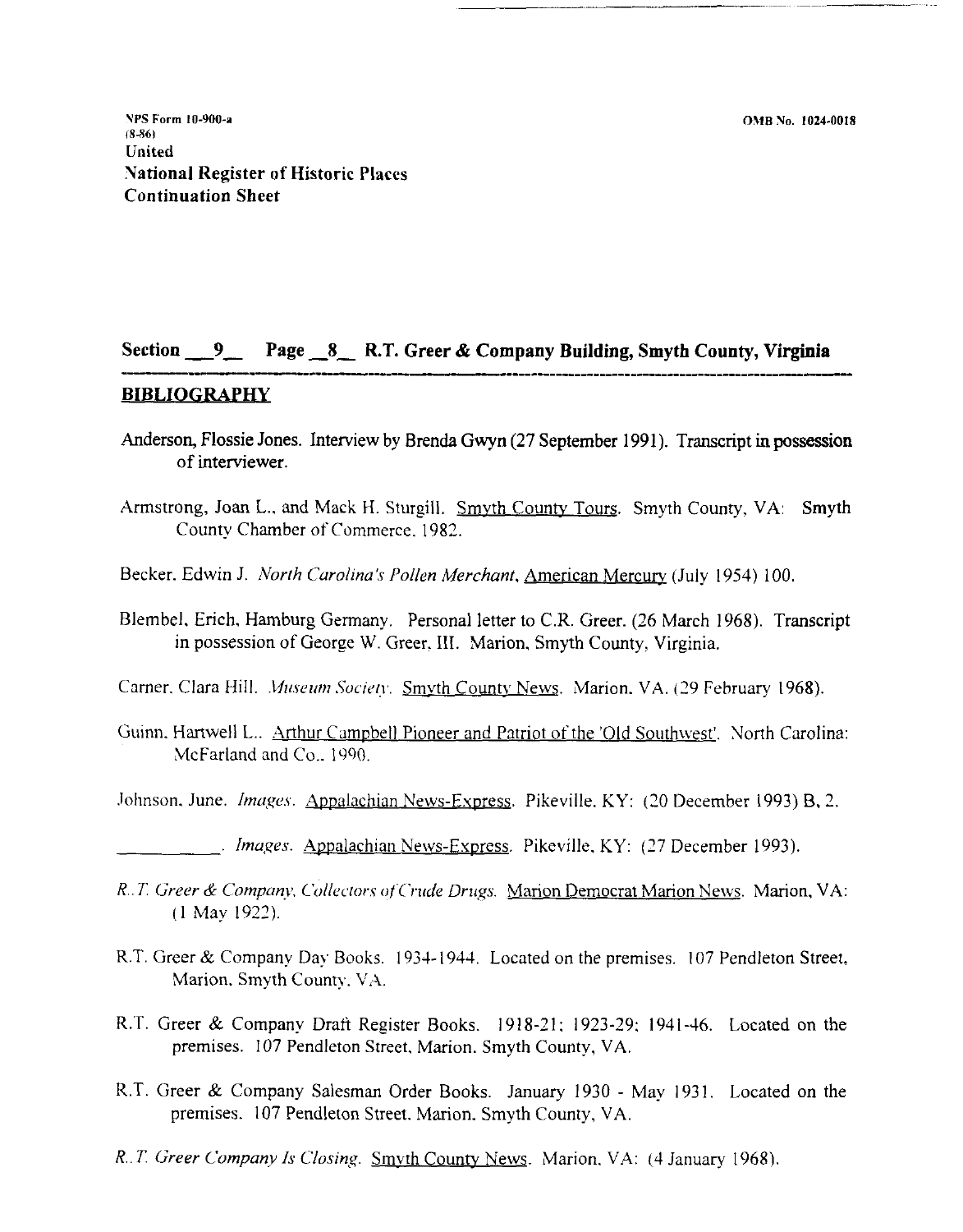**VPS Form 10-900-n 18-86) United**  Yntional Register of Historic Places Continuation Sheet

## Se~:tion - **9,10-** Page **-9-** R.T. Greer & Company Building, Smyth County, Virginia

Continuation Sheet<br>Continuation Sheet<br>Section \_9,10\_\_\_\_\_Page \_\_9\_\_R.T. Greer &<br>Sawyer, Thomas. Interview by Brenda Gv Sawyer, Thomas. Interview by Brenda Gwyn. (October 1993). Transcript in possession of interviewer.

Sharpe, Bill. Ragweed Jungle Yields Profitable Crop, Detroit News Pictorial (26 January 1942).

Smyth County, VA Census Records 1910-1920.

Smyth County, VA Deed Book 44. (April 1916): 232

Smyth County, VA Deed Book 302 (February 1979): 425-428

Smyth County, VA Town of Marion Tax Map No. 190-88-145.

Smyth County, VA Town of Marion Tax Tickets Card No. 123091.

Wilson. Goodridge. Smyth County History and Traditions. Tennessee: Kingsport Press. Inc. 1932.

## \.ERBAL BOUNDARY DESCRIPTION

BEGINNING at the northwest corner of property owned by Clayborne B. Gwyn. in the east line of Pendleton Street, thence north 82 1/4 east 10.66 poles to a stake, in the west line at an alley; thence with the said west line of said alley north 10 1/2 west 4.21 poles to a stake: thence with the center line of a private alley between this and Gwyn property south 85 west 9.94 poles to a stake in the east line of said Pendleton Street: thence with the east line of said street south  $2\frac{1}{2}$  east 4.5 poles to the place of BEGINNING. containing 0.30 acres.

## BOLNDARY JUSTIFICATION

The boundary includes the property historically associated with the R.T. Greer  $\&$  Company building since its construction.